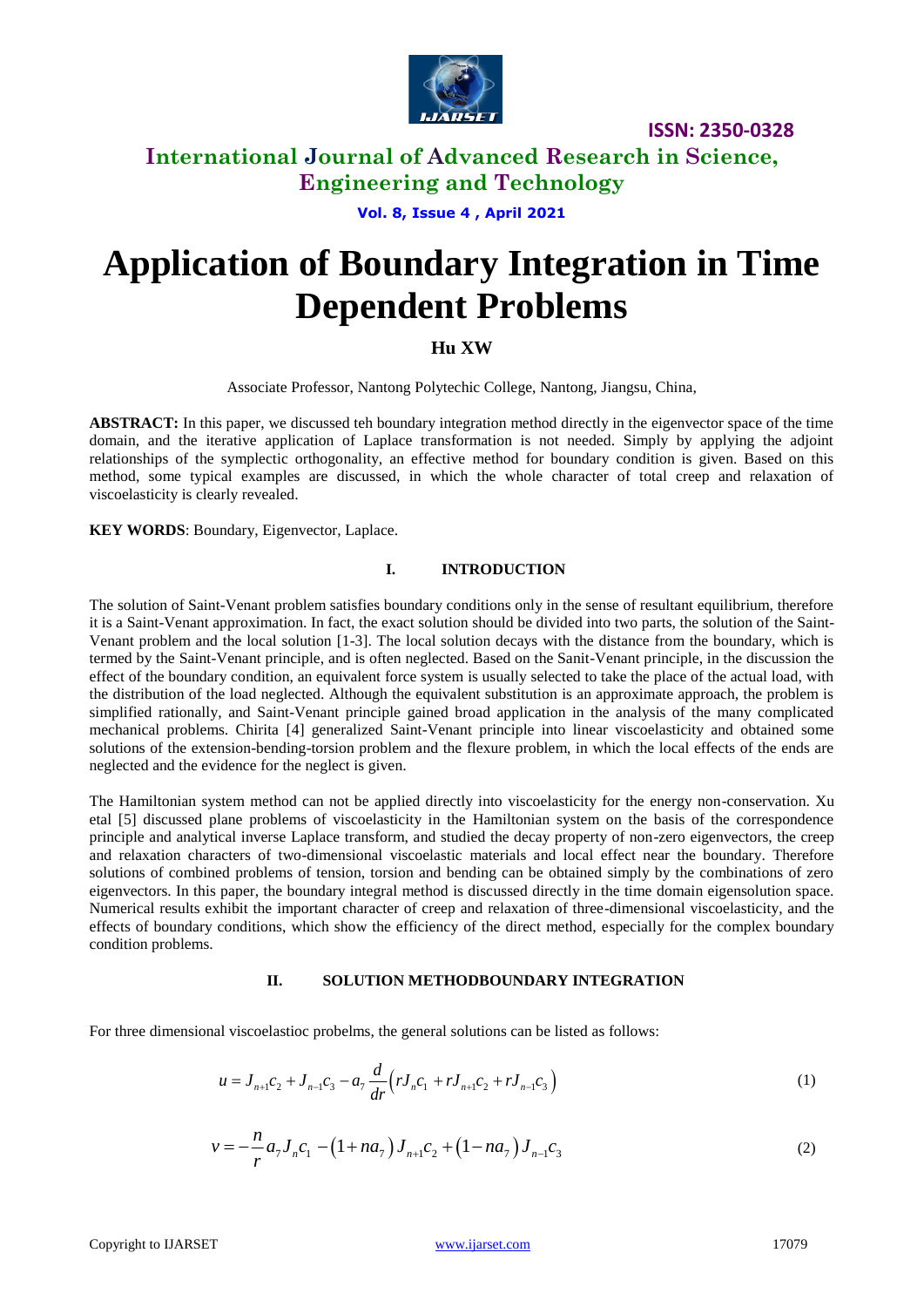

### **ISSN: 2350-0328**

## **International Journal of Advanced Research in Science, Engineering and Technology**

### **Vol. 8, Issue 4 , April 2021**

$$
w = -\mu a_7 \left( J_n c_1 + r J_{n+1} c_2 + r J_{n-1} c_3 \right)
$$
 (3)

$$
w = -\mu a_7 \left( J_n c_1 + r J_{n+1} c_2 + r J_{n-1} c_3 \right)
$$
\n
$$
p_1 = 2G^* \mu a_7 \left[ \left( \mu r J_{n-1} + n J_n \right) c_1 + \left( n + a_8 \right) r J_{n+1} c_2 - \left( n - a_8 \right) r J_{n-1} c_3 \right]
$$
\n
$$
\tag{4}
$$

2G 
$$
\mu a_{7} \left[ (\mu r J_{n-1} + n J_{n}) c_{1} + (n + a_{8}) r J_{n+1} c_{2} - (n - a_{8}) r J_{n-1} c_{3} \right]
$$
  
\n
$$
p_{2} = -2 G^* \mu a_{7} \left[ n J_{n} c_{1} + (n + a_{8}) r J_{n+1} c_{2} + (n - a_{8}) r J_{n-1} c_{3} \right]
$$
\n(5)

and

$$
p_3 = \mu a_7 E^* \left[ -\mu r J_n c_1 + (a_8 - 2) r J_n c_2 - (r J_n + \mu r^2 J_{n-1}) c_3 \right]
$$
(6)

in which  $a_7 = (\lambda^* + G^*)/(2\lambda^* + G^*)$ ,  $a_8 = 1/(2a_7)$ , the Bessel function of order  $n J_n = J_n(\mu r)$ ,  $c_1$ ,  $c_2$  and  $c_3$  are integral constants. Simply by a variable substitution method, we can transform the inhomogeneous lateral conditions into the homogeneous ones. Introduce new variables

$$
\overline{\psi}^* = \left\{ \overline{u}^*, \ \overline{v}^*, \ \overline{w}^*, \ \overline{p}_1^*, \ \overline{p}_2^*, \ \overline{p}_3^* \right\} = \overline{\psi} - \overline{\psi}^{**}, \tag{7}
$$

where

$$
\overline{\psi}^{**} = \left\{ \overline{u}^{**}, \ \overline{v}^{**}, \ \overline{w}^{**}, \ \overline{p}_1^{**}, \ \overline{p}_2^{**}, \ \overline{p}_3^{**} \right\},\tag{8}
$$

$$
w = -\mu a_{7} \left( J_{n}c_{1} + rJ_{n+1}c_{2} + rJ_{n-1}c_{3} \right)
$$
\n(3)  
\n
$$
p_{1} = 2G^{\circ} \mu a_{7} \left[ (\mu rJ_{n-1} + nJ_{n}) c_{1} + (n+a_{8}) rJ_{n+1}c_{2} - (n-a_{8}) rJ_{n-1}c_{3} \right]
$$
\n(4)  
\n
$$
p_{2} = -2G^{\circ} \mu a_{7} \left[ nJ_{n}c_{1} + (n+a_{8}) rJ_{n+1}c_{2} + (n-a_{8}) rJ_{n-1}c_{3} \right]
$$
\n(5)  
\nand  
\n
$$
p_{3} = \mu a_{7} E^{\circ} \left[ -\mu rJ_{n}c_{1} + (a_{8}-2) rJ_{n}c_{2} - (rJ_{n} + \mu r^{2}J_{n-1})c_{3} \right]
$$
\n(in which  $a_{7} = (\lambda^{2} + G^{\circ})/(2\lambda^{2} + G^{\circ})$ ,  $a_{6} = 1/(2a_{7})$ , the Bessel function of order  $n J_{n} = J_{n}(\mu r)$ ,  $c_{1}$ ,  $c_{2}$  and  $c_{3}$  in  
\n
$$
\text{triangle constants. Simply by a variable substitution method, we can transform the inhomogeneous lateral condition\ninto the homogeneous formable substitution method, we can transform the inhomogeneous\n
$$
\overline{\psi}^* = \left\{ \overline{u}^*, \overline{v}^*, \overline{w}^*, \overline{p}^*, \overline{p}^*, \overline{p}^*_{2}, \overline{p}^*_{3} \right\},
$$
\n(8)  
\nwhere  
\n
$$
\overline{\psi}^* = \left\{ \overline{u}^*, \overline{v}^*, \overline{w}^*, \overline{p}^*, \overline{p}^*, \overline{p}^*_{2}, \overline{p}^*_{3} \right\},
$$
\n(9)  
\nwhere  
\n
$$
\overline{\psi}^* = \left\{ \overline{u}^*, \overline{v}^*, \overline{w}^*, \overline{p}^*, \overline{p}^*, \overline{p}^*_{3}, \overline{p}^*_{3} \right\},
$$
$$

The solution vector is

$$
\overline{\psi}^{**} = \left\{ 0, \ -a_3 \overline{f}_{\theta}^0, \ 0, \ r\overline{f}_z^0, \ 0, \ r\overline{f}_r^0 / a_1 + 2r \frac{\partial \overline{f}_{\theta}^0}{\partial \theta} \right\}
$$
(10)

Introduce new dual variables

e new dual variables  
\n
$$
\overline{\psi}^* = \overline{\psi} - \overline{\psi}^{**} = \left\{ \overline{u}, \ \overline{v} + a_3 \overline{f}_{\theta}^0, \ \overline{w}, \ \overline{p}_1 - \overline{f}_z^0, \ \overline{p}_2, \ \overline{p}_3 - \frac{\overline{f}_{r}^0}{a_1} - 2 \frac{\partial \overline{f}_{\theta}^0}{\partial \theta} \right\}.
$$
\n(11)

Then the lateral boundary conditions become homogeneous, which are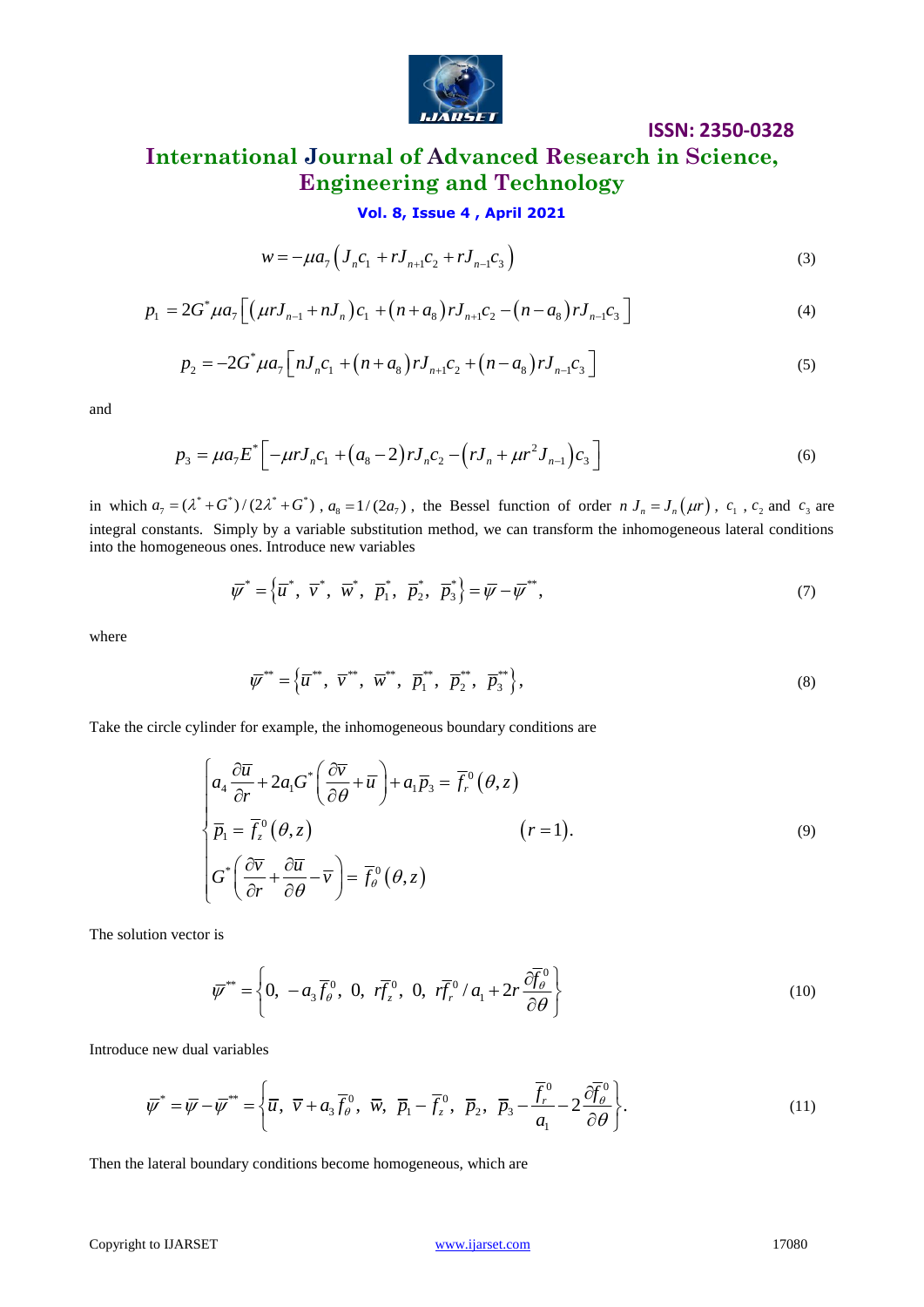

### **ISSN: 2350-0328**

## **International Journal of Advanced Research in Science, Engineering and Technology**

### **Vol. 8, Issue 4 , April 2021**

$$
\mathbf{v}_0 \cdot \mathbf{e}, \text{ issue 4, April 2021}
$$
\n
$$
\begin{cases}\na_4 \frac{\partial \overline{u}}{\partial r}^* + 2a_1 G^* \left( \frac{\partial \overline{v}}{\partial \theta}^* + \overline{u}^* \right) + a_1 \overline{p}_3^* = 0 \\
\overline{p}_1^* = 0 \qquad (r = 1).\n\end{cases}
$$
\n
$$
\frac{\partial \overline{v}}{\partial r}^* + \frac{\partial \overline{u}}{\partial \theta}^* - \overline{v}^* = 0
$$
\n(12)

Thus we have

Thus we have  
\n
$$
\begin{cases}\n\frac{\partial \overline{v}}{\partial r} + \frac{\partial \overline{u}^*}{\partial \theta} - \overline{v}^* = 0 & (r = 1).\n\end{cases}
$$
\n(12)  
\nThus we have  
\n
$$
\overline{f}^* = \frac{1}{r} \begin{cases}\n a_5 \overline{f}_0^0 \\
 a_5 \overline{f}_0^0 \\
 (a_4 a_5 - 2a_3) \frac{\partial \overline{f}_0^0}{\partial \theta} + \overline{f}_v^0 \\
 \overline{f}_v^0 + (2a_1 - a_3 a_5) \frac{\partial \overline{f}_0^0}{\partial \theta} - \overline{f}_z^0 + r \overline{g}_1 \\
 - \overline{f}_v^0 + (\overline{a_4 a_4} + 2a_1) \frac{\partial^2 \overline{f}_0^0}{\partial \theta^2} + r \overline{g}_2 \\
 r \frac{\partial \overline{f}_0}{\partial \theta} + r^2 \overline{g}_3\n\end{cases}
$$
\n(13)  
\nthe inhomogeneous term can be developed in the time domain:  
\n
$$
\mathbf{f} = \sum_{n=1}^{6} (a_n * \eta_s^{(n)} + b_n * \eta_s^{(n)})
$$
\n(14)  
\nSuppose  $\eta_p$  is a special solution:  
\n
$$
\eta_p = \sum_{n=1}^{6} [A_n * \eta_s^{(n)} + B_n * \eta_s^{(n)}]
$$
\n(15)  
\nTherefore  
\n
$$
\lambda_n = a_n; \ \vec{B}_n = b_n.
$$
\n(16)  
\nThe solutions are  
\n
$$
A_n = \int_0^z a_n (\xi) d\xi; \quad B_n = \int_0^z b_n (\xi) d\xi.
$$
\n(17)  
\nThe end boundary can be expressed as  
\nCopyright to DARSET  
\n17081

the inhomogeneous term can be developed in the time domain:

$$
\mathbf{f} = \sum_{n=1}^{6} \Big( a_n \cdot \eta_n^{(\alpha)} + b_n \cdot \eta_n^{(\beta)} \Big). \tag{14}
$$

Suppose  $\eta_p$  is a special solution:

$$
\eta_p = \sum_{n=1}^{6} \Big[ A_n * \eta_n^{(\alpha)} + B_n * \eta_n^{(\beta)} \Big].
$$
 (15)

Therefore

$$
\dot{A}_n = a_n; \ \dot{B}_n = b_n. \tag{16}
$$

The solutions are

$$
A_n = \int_0^z a_n(\xi) d\xi; \quad B_n = \int_0^z b_n(\xi) d\xi.
$$
 (17)

The end boundary can be expressed as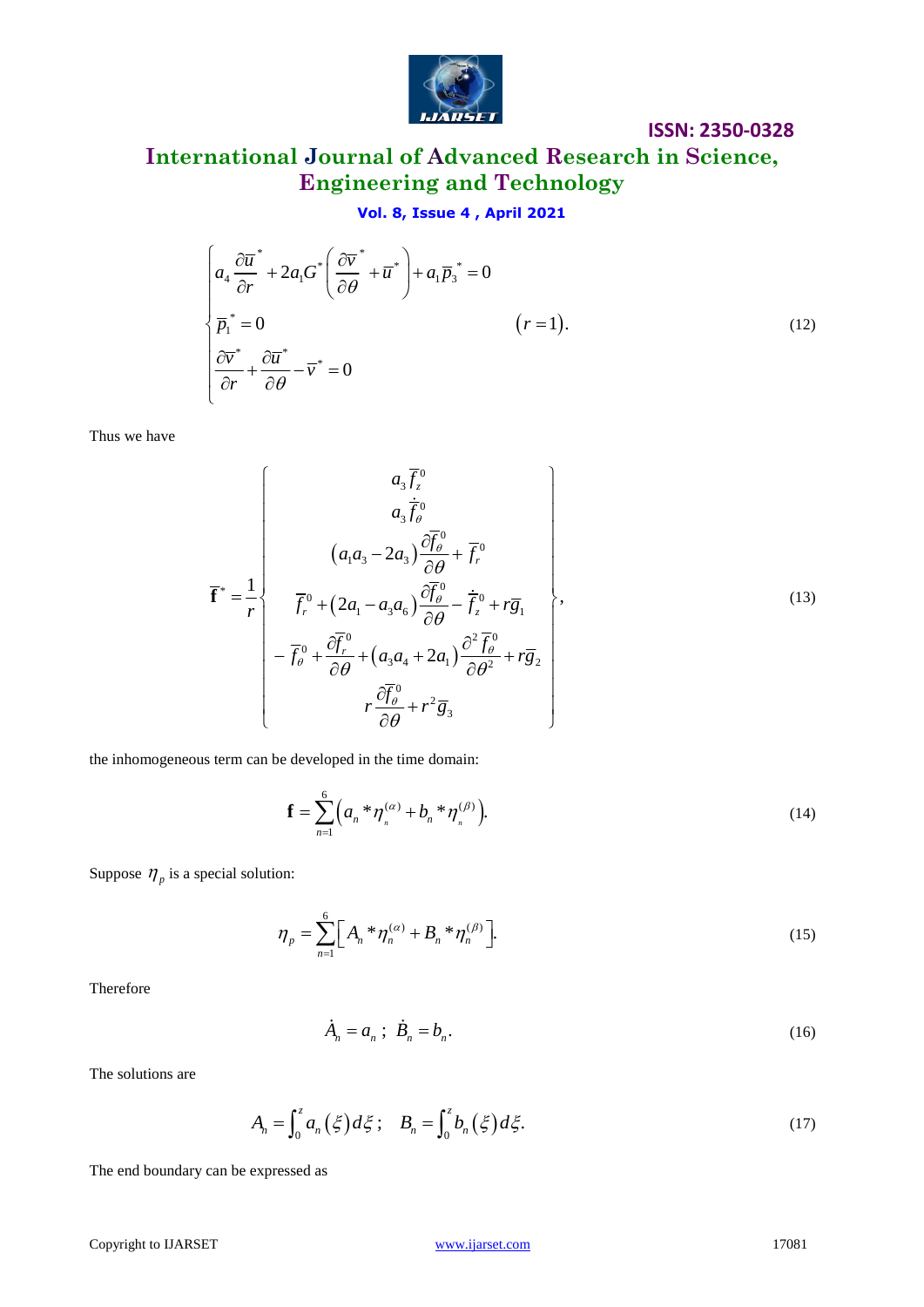

## **International Journal of Advanced Research in Science, Engineering and Technology**

**IDENTIFY and SET UP** Therefore,  
\n**Engineering and Technology**  
\n**Vol. 8, Issue 4, April 2021**  
\n
$$
\int_{-1}^{1} \mathbf{p}_{-l} * \mathbf{q}_{j}^{(\beta)} dy = \int_{-1}^{1} \left[ \sum_{n=1}^{6} a_{n} * (\mathbf{p}_{n}^{(\alpha)} * \mathbf{q}_{j}^{(\beta)}) + \sum_{n=1}^{6} b_{n} * (\mathbf{p}_{n}^{(\beta)} * \mathbf{q}_{j}^{(\beta)}) \right] dy
$$
\n
$$
(j = 1, 2, ..., 6).
$$
\n(18)

**III. NUMERICAL EXAMPLE**

Suppose the boundary condition is

$$
\sigma_r = -\sin\theta \ \ (r=1). \tag{19}
$$

**ISSN: 2350-0328**



Fig 2. Shape evolution of circular cylinder at its free end

 $\overline{\mathfrak{o}}$ 

 $0.5$ 

 $\overline{1}$ 

 $1.5$ 

 $-1$ 

 $-1.5$ 

 $\overline{\mathbf{1}}$ 

 $-0.5$ 

Fig. 1 shows creep of the Kelvin type model. We can see that the strain curves increase with time except for the elastic solution. The result indicates that there are some limits for these curves since the elastic term plays principal role,